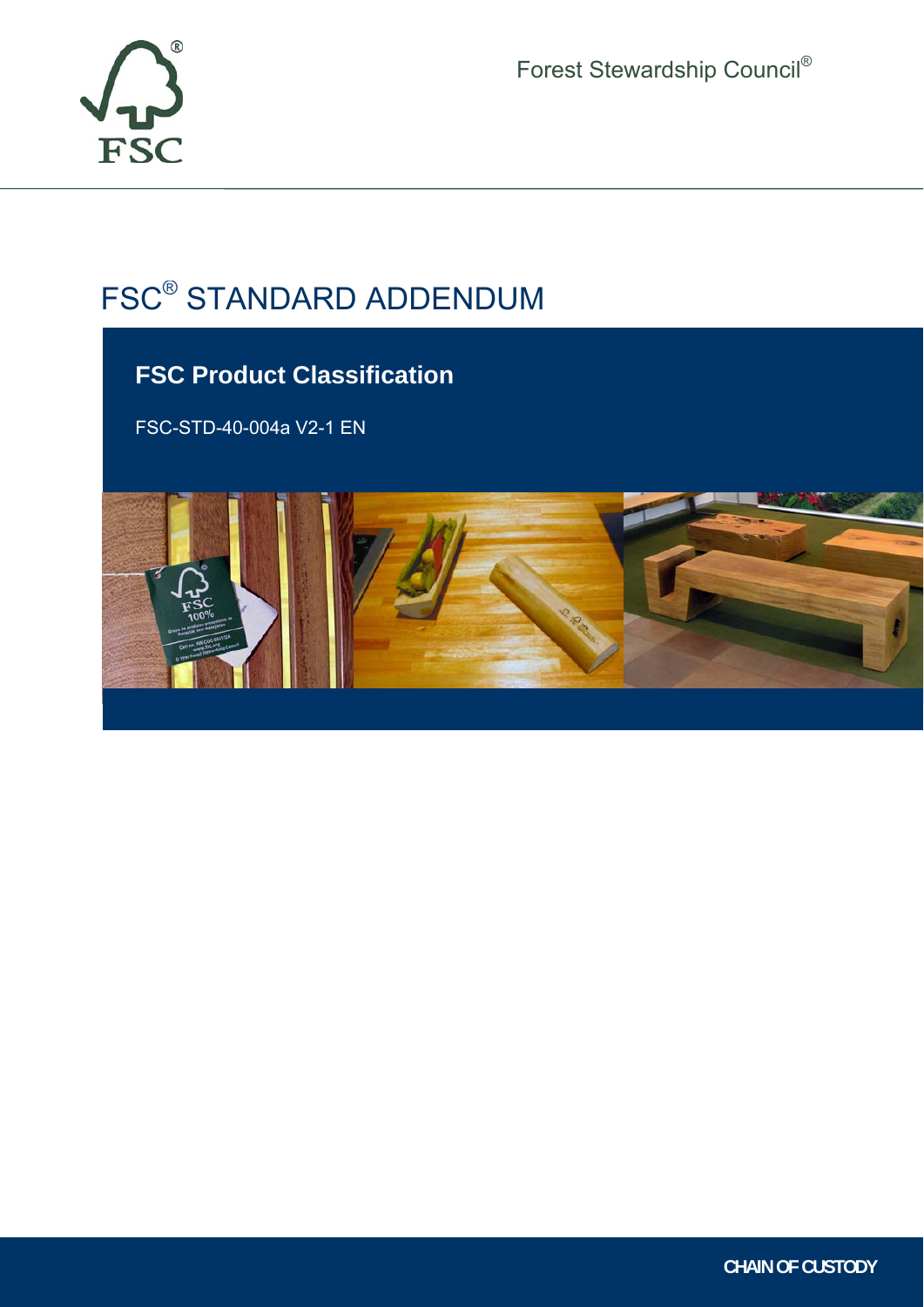| Title:                   | <b>FSC Product Classification</b>                                   |
|--------------------------|---------------------------------------------------------------------|
| Document reference code: | FSC-STD-40-004a V2-1 EN                                             |
| Scope:                   | International                                                       |
| Approval:                | 16 December 2013                                                    |
| <b>Contact:</b>          | <b>FSC</b> International Center<br><b>Policy and Standards Unit</b> |
|                          | Charles-de-Gaulle Str. 5<br>53113 Bonn, Germany                     |
|                          | Phone: +49-228 / 367-66-0<br>Fax: +49-228 / 367-6630                |
|                          | E-mail: policy.standards@fsc.org                                    |

© 2013 Forest Stewardship Council, A.C. All rights reserved.

No part of this work covered by the publisher's copyright may be reproduced or copied in any form or by any means (graphic, electronic or mechanical, including photocopying, recording, recording taping, or information retrieval systems) without the written permission of the publisher.

Printed copies are uncontrolled and for reference only. Please refer to the electronic copy on the FSC website (www.fsc.org) to ensure you are referring to the latest version.

The Forest Stewardship Council® (FSC) is an independent, not for profit, non-government organization established to promote environmentally appropriate, socially beneficial, and economically viable management of the world's forests.

FSC's vision is that the world's forests meet the social, ecological, and economic rights and needs of the present generation without compromising those of future generations.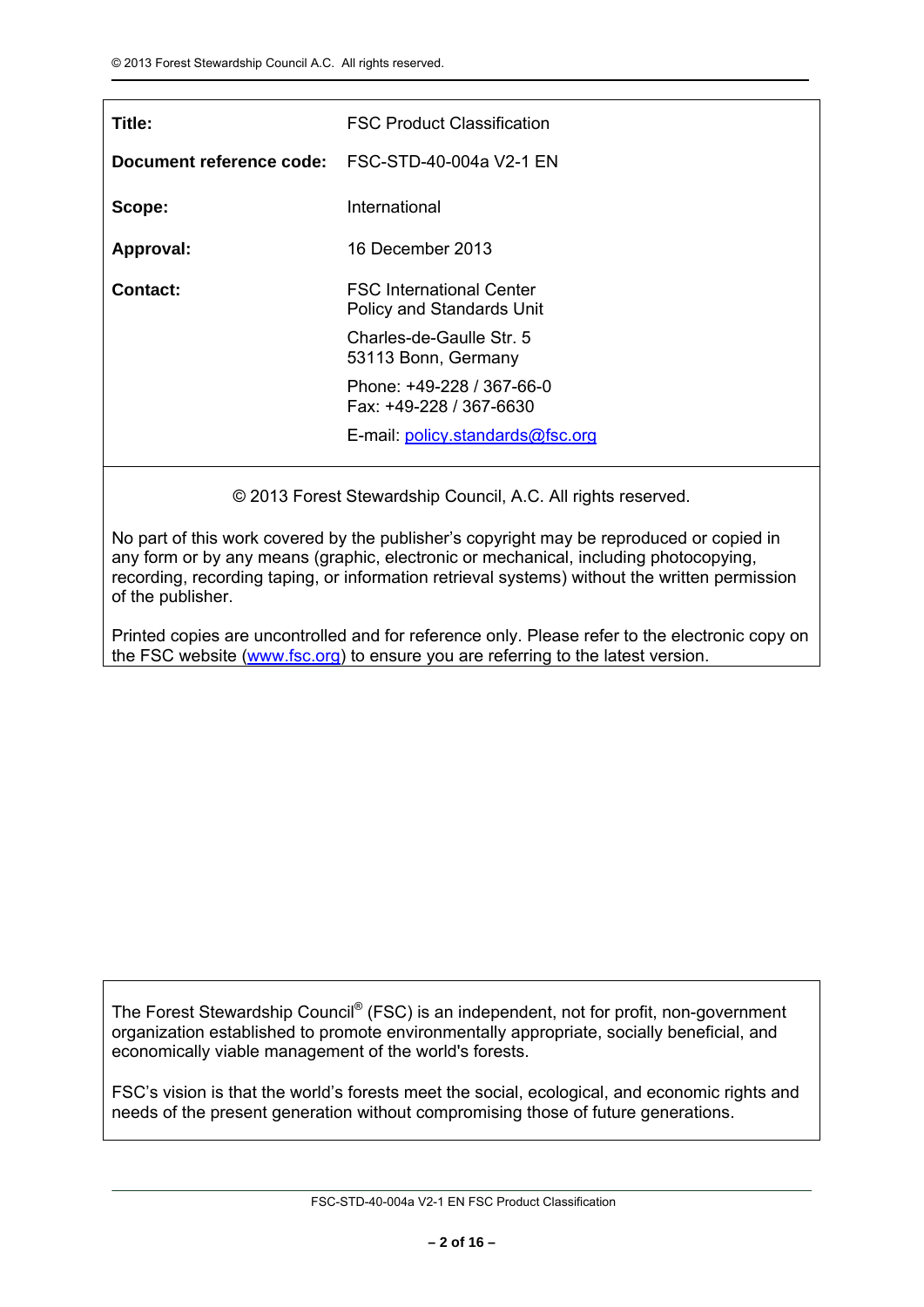# **Foreword**

This document shall be used as an addendum to "FSC-STD-40-004: FSC Standard for Chain of Custody Certification" for the purpose of classifying FSC product groups.

The organization's product groups covered by FSC Chain of Custody certification will be publicly listed on the FSC certificate database (www.info.fsc.org).

This document will be updated at regularly intervals in order to reflect the increasing range of certified products covered by FSC Chain of Custody certificates.

#### **Note on use of this standard addendum**

All aspects of this standard are considered to be normative, including the scope, standard effective date, references, terms and definitions, tables and annexes, unless otherwise stated.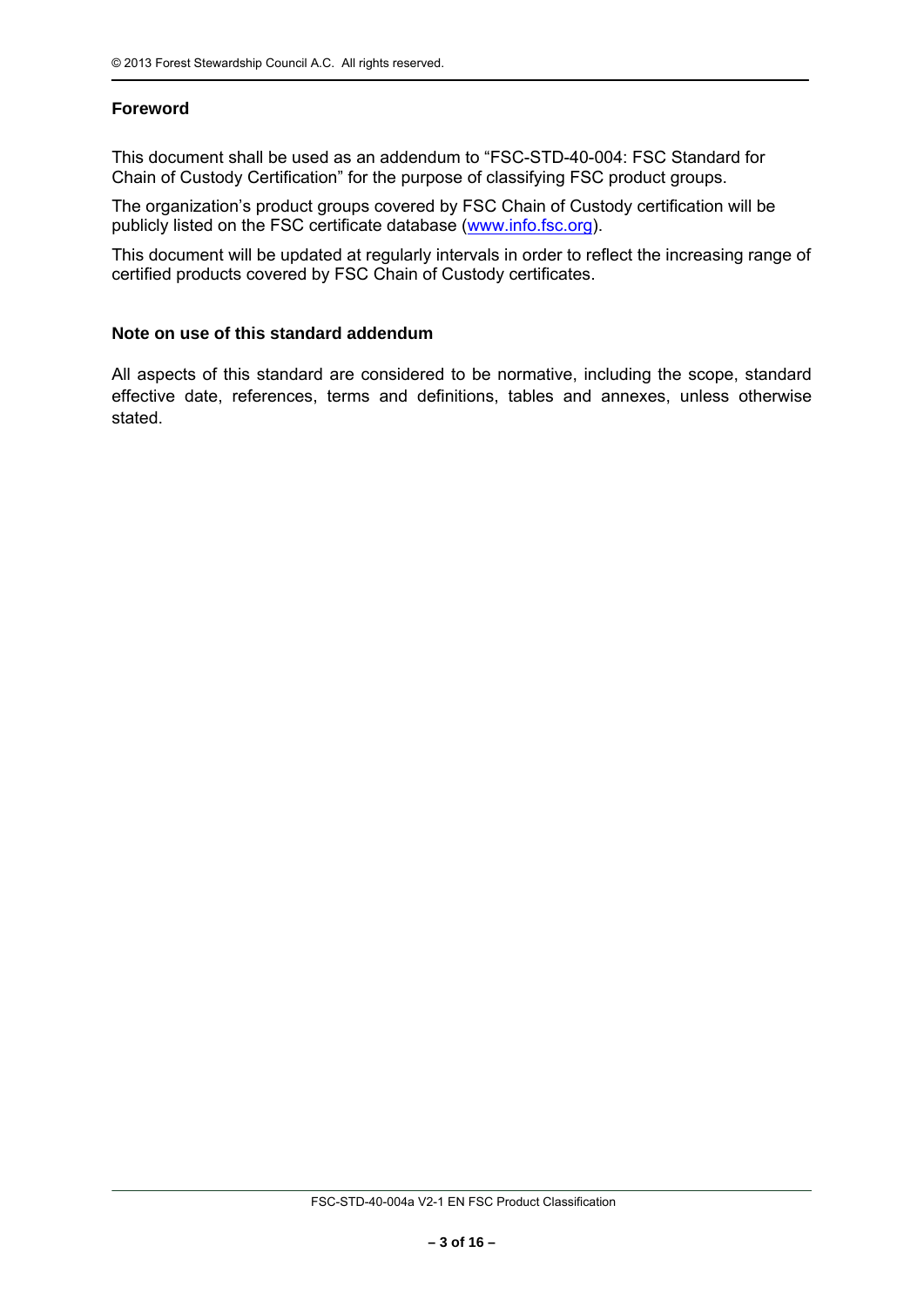# **Contents**

- A Scope
- B Effective date
- C References
- D Terms and definitions

FSC Product Classification

- 1. Wood Products
- 2. Pulp and Paper Products
- 3. Non-timber Forest Products (NTFPs)

## **A Scope**

This standard addendum stipulates the product type nomenclatures that shall be used by Certificate Holders for the purpose of classifying FSC Product Groups.

#### **B Effective date**

This standard addendum becomes effective on 01 January 2014 and all certificate holders shall be in compliance with this document by 01 January 2014.

#### **C References**

The following referenced documents are indispensable for the application of this document. For references without a version number, the latest edition of the referenced document (including any amendments) applies.

*FSC-STD-40-004 FSC Standard for Chain of Custody Certification* 

#### **D Terms and definitions**

For the purposes of this international standard, the terms and definitions given in *FSC-STD-01-002 FSC Glossary of Terms* and the following apply:

**Agglomerated cork stoppers:** Stoppers formed of granulated corks which are constituents derived from the manufacture of natural cork closures.

**Banner:** Displayed using a stand or placeholder, typically larger than posters.

**Bartop cork stopper:** is a cork composed by a cork body and a capsule in another material.

**Blockboard:** Engineered wood product characterised by an intermediate ply consisting of sawn bars.

**Boards, finished:** Refers to wood used in construction that is finished (moulded, planed, or sanded) and cut to standardized width and depth (≤1" or 2.54 cm thick)

**Boule:** Rectangular, unedged block of wood.

**Brochure:** Type of leaflet, also referred to as a pamphlet.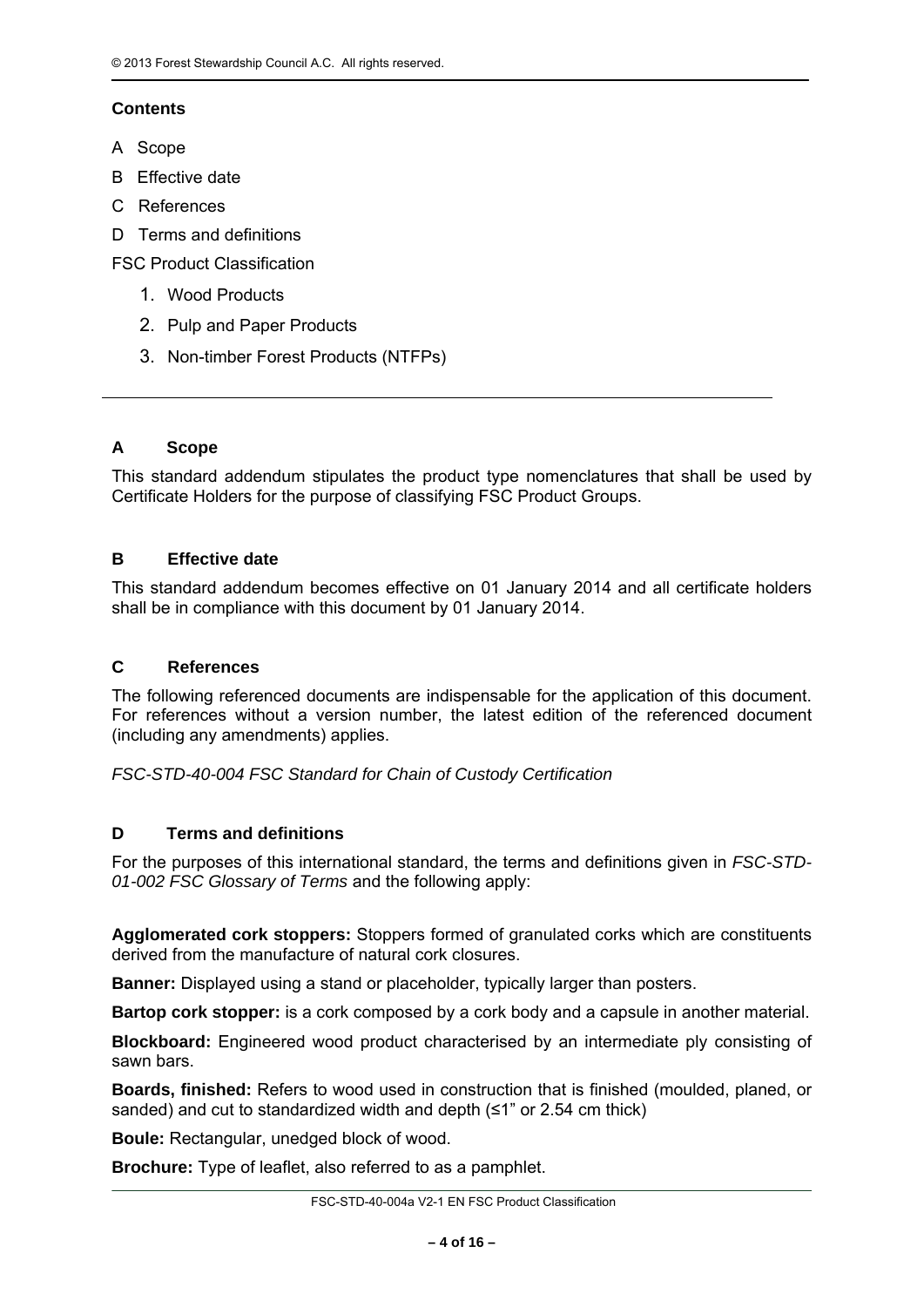**Catalogue:** Publication containing a list of general merchandise from a company.

**Coated paper\*:** All paper suitable for printing or other graphic purposes and coated on one or both sides with minerals such as china clay (kaolin), calcium carbonate, etc. Coating may be by a variety of methods, both on-machine and off-machine, and may be supplemented by super-calendering. Coated Mechanical papers are made of fibres produced mainly (90%) by a mechanical pulping process and are also known as coated groundwood. Coated Woodfree papers are made of fibres produced mainly (90%) by a chemical pulping process and are also known as coated freesheet.

**Colmated corks:** Natural cork stoppers with their pores (lenticels) sealed exclusively with cork dust, which results from rectifying natural cork stoppers. For the cork dust to adhere to the pores (lenticels), FDA grade natural resin, rubber glue and occasionally water-based glue are used.

**Compressed wood:** Wood that has been densified by pressure.

**Corrugated fibreboard:** Sometimes known as corrugated board or corrugated cardboard, is a combined paper-based material consisting of a fluted corrugated medium and one or two flat linerboards.

**Crepe:** Paper that has been coated with sizing and then creped to create gathers.

**Decking:** Floor decking normally used for terraces (a low or high raised flat platform).

**Deinked pulp<sup>\*</sup>:** Pulp made from recovered paper from which inks and other contaminants have been removed.

**Dimensional timber/lumber, finished:** Wood used in construction that is finished (moulded, planed and/or sanded) and cut to standardized width and depth (e.g. 2x4 inches, 5x10 cm).

**Dissolving pulp:** Pulp consisting of nearly pure cellulose. It is also called high purity cellulose.

**Edging:** Rough edged, often conical pinnacled trimmings, also called splinter.

**Ethanol:** Alcohol fermented from natural wood sugars that are extracted from the waste sulfite liquor produced from the specialty cellulose pulp process.

**Flitch:** Unedged block of wood.

**Fluting:** Corrugating medium between the linerboard of corrugated board.

**Flyer:** Single printed page with no folds, sometimes called leaflet.

**Fuelwood:** Roundwood or other parts of a (felled) tree used for energy production. e.g. splitwood, split billets, chips, forest pellets, faggot and firestarters, also called firewood.

**Glued laminated timber (GLULAM):** Type of structural product composed of several layers of dimensioned timber glued together, also called glulam or manufactured trusses.

**Greaseproof paper:** Paper that is impermeable to oil or grease and is normally used in cooking or food packaging.

**Gum resin:** Solid form of resin, produced by heating fresh liquid resin to vaporize the volatile liquid terpene components.

**Hammock:** Sling suspended between two points, used for swinging, sleeping or resting.

**I-joist:** An I-Joist comprises a web and two flanges. The web (typically OSB or plywood) is sandwiched between a top and bottom flange (typically LVL or sawn lumber).

**Institutional casework:** Furniture of a kind used in educational and health care environments, such as schools, medical facilities, laboratories.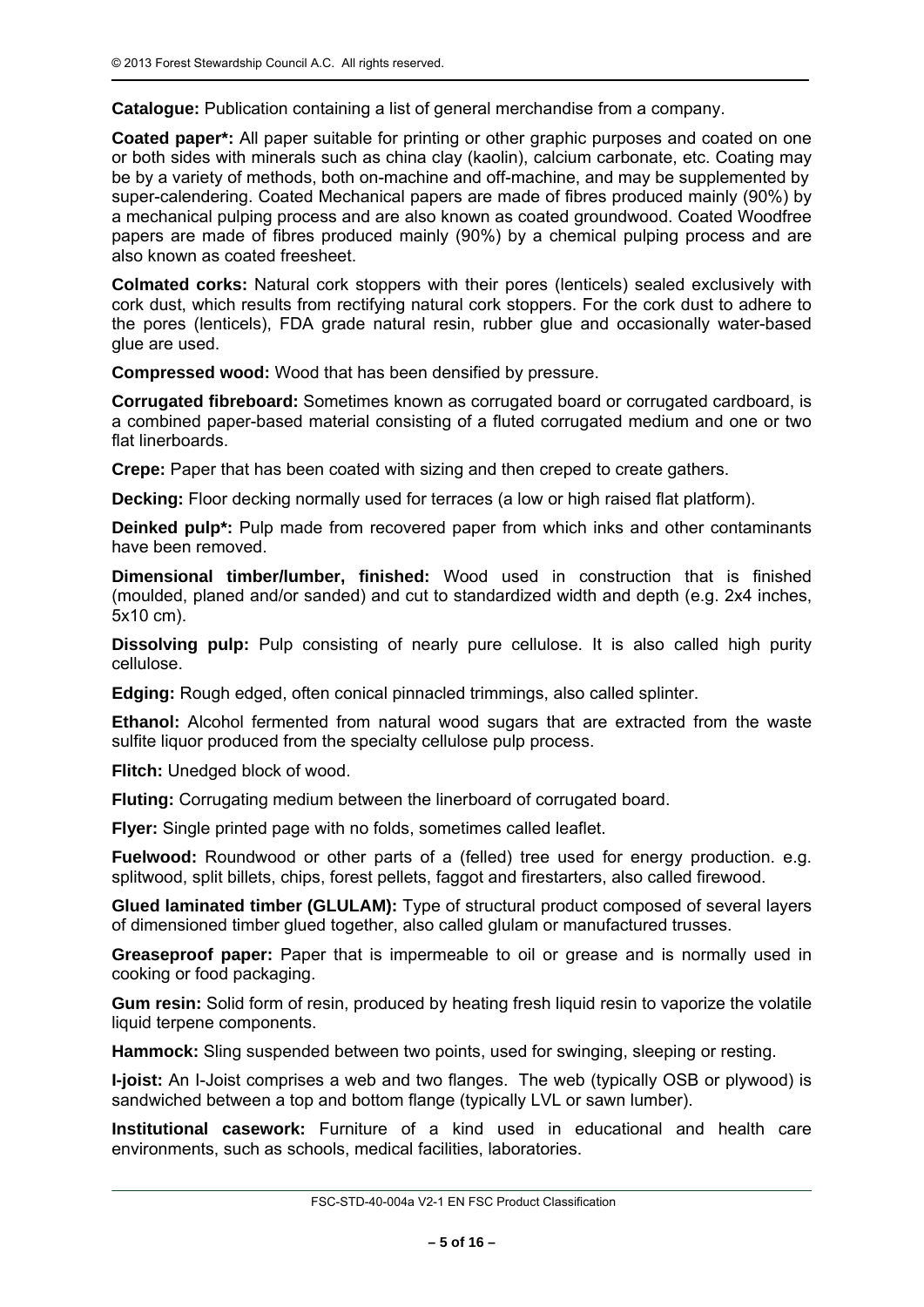**Laminate flooring:** Multi-layer synthetic flooring product fused together with a lamination process. Laminate flooring simulates wood (or stone, in some cases) with a photographic appliqué layer under a clear protective layer. The inner core layer is usually composed of melamine resin and fibre board materials.

**Laminated compressed wood:** Consists of laminated veneer sheets that are densified under pressure. It is also called densified wood.

**Laminated Veneer Lumber (LVL):** Laminated veneer lumber consists of veneers (typically 1/7"-1/10" thickness) all running parallel to the length of product (exception that some layups may require 1-2 cross plies for improved dimensional stability). LVL is commonly bonded together using exterior structural-grade adhesives that are cured under high temperature and pressure.

**Laminboard:** Engineered wood product that has an intermediate ply consisting of upright standing strips of peeled veneer.

**Magazine:** Publication generally published on a regular schedule, at least four times a year.

**Moulded plywood:** Formed plywood under heat and moisture for special purposes, e.g. chair seats.

**Moulding:** A strip of material used to cover transitions between surfaces or for decoration.

**Newsprint\*:** Paper mainly used for printing newspapers. It is made largely from mechanical pulp and/or recovered paper, with or without a small amount of filler. Weights usually range from 40 to 52g/m² but can be as high as 65g/m². Newsprint is machine-finished or slightly calendered, white or slightly coloured and is used in reels for letterpress, offset or flexoprinting.

**Non-timber forest product:** All forest products except timber, including other materials obtained from trees such as resins and leaves, as well as any other plant and animal products. Examples include, but are not limited to, seeds, fruits, nuts, honey, ornamental plants and other forest products whether they were originated inside a forest system.

**Notebook:** Book or binder composed of pages of notes, often ruled, used for various purposes including recording notes, drawing or something like this. They are of varying sizes. Notebooks are also called notepads, writing pads, drawing pads, etc.

**Paper:** A material manufactured in thin, lightweight, flexible sheets from the pulp of wood or other fibrous substances, typically used for writing, drawing, or printed on, or as wrapping material.

**Paperboard:** A material manufactured in thick, heavy, rigid sheets from the pulp of wood or other fibrous substances, typically used for construction of corrugated or cartons. Sometimes referred to as cardboard, containerboard or boxboard.

**Parallel Strand Lumber (PSL):** PSL consists of long veneer strands laid in parallel formation and bonded together with an adhesive to form the finished structural section. Like LVL and glulams, this product is used for beam and header applications where high bending strength is needed. PSL is also frequently used as load-bearing columns.

**Parquet flooring:** Geometric mosaic of solid wood pieces used for flooring.

**Particleboard:** Engineered wood product manufactured from wood particles (mainly shavings), also called chipboards.

**Poster:** Printed paper designed to be attached to a wall or vertical surface.

**Pressboard:** Board made by compressing layers of paper together.

**Railway sleeper/tie:** A railroad tie/railway tie (North America), or railway sleeper (Europe) is a rectangular piece of wood used as a base for railroad tracks.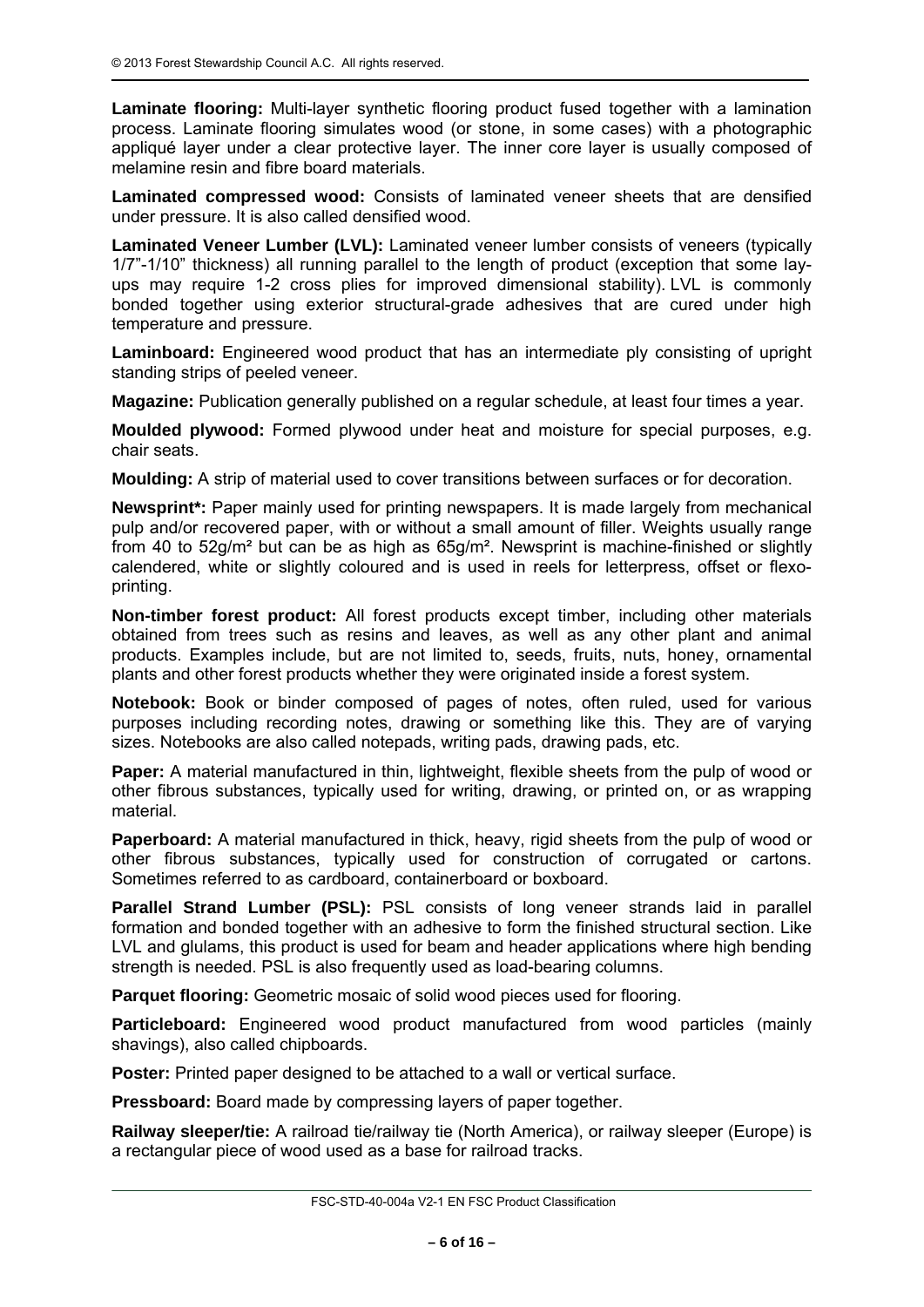**Rolled thermal paper:** Thermographic paper in roll (e.g. paper roll used for cash register).

**Roundwood:** Felled, limbed, if applicable cross-cutted and if applicable debarked wood as raw material for the subsequent manufacturing. E.g. sawmill wood, veneering wood, sleeper timber, pole timber and industrial timber.

**Shaving:** Fine particle of wood produced as a by-product of sawing, also called sawdust or sawings.

**Slab:** The outer part with rough edge of a log, produced during sawing.

**Smooth-surface panels:** The surface layer of the particleboard consists of fibres.

**Soil conditioner:** Material used to improve the physic-chemical and biological qualities of soil.

**Stool:** A kind of chair without back or arm rests.

**Substrates for plants:** Growing medium for plants.

**Technical cork stopper:** Stoppers that consist of a very dense agglomerate cork body with natural cork disks glued on one or both ends.

**Thermographic paper:** Paper that changes its colour on heating.

**Timber:** Wood in any of its stages from felling through readiness for use as structural material for construction or wood pulp for paper production. In this classification timber is a term also used for sawn wood products.

**Translucent paper:** Paper that allows light to pass through diffusely.

**Uncoated paper:** Paper that does not have any kind of coating such as clay or latex applied to it. Uncoated paper is typically used for copy or printing paper.

**Veneer:** Thin slices of wood, thinner than 6 mm.

**Veneer plywood:** Plywood that consists of only parallel veneer layers.

**Veneer strip:** The breadth of veneer strips is up to 80 mm.

**Wrapping papers\***: Papers whose main use is wrapping or packaging made from any combination of virgin or recovered fibres, bleached or unbleached. They may be subject to various finishing and/or marking processes. Included are sack kraft, other wrapping krafts, sulfite and grease-proof papers.

**Wood flour:** Wood flour is pulverized wood. The consistency is fairly equal to sand or sawdust, but can vary ranging in size from a fine powder to roughly the size of a grain of rice.

**Wood wool:** A thin but elastic wood fibre produced during planning, also called excelsior.

\* Definitions from CEPI - Confederation of European Paper Industries.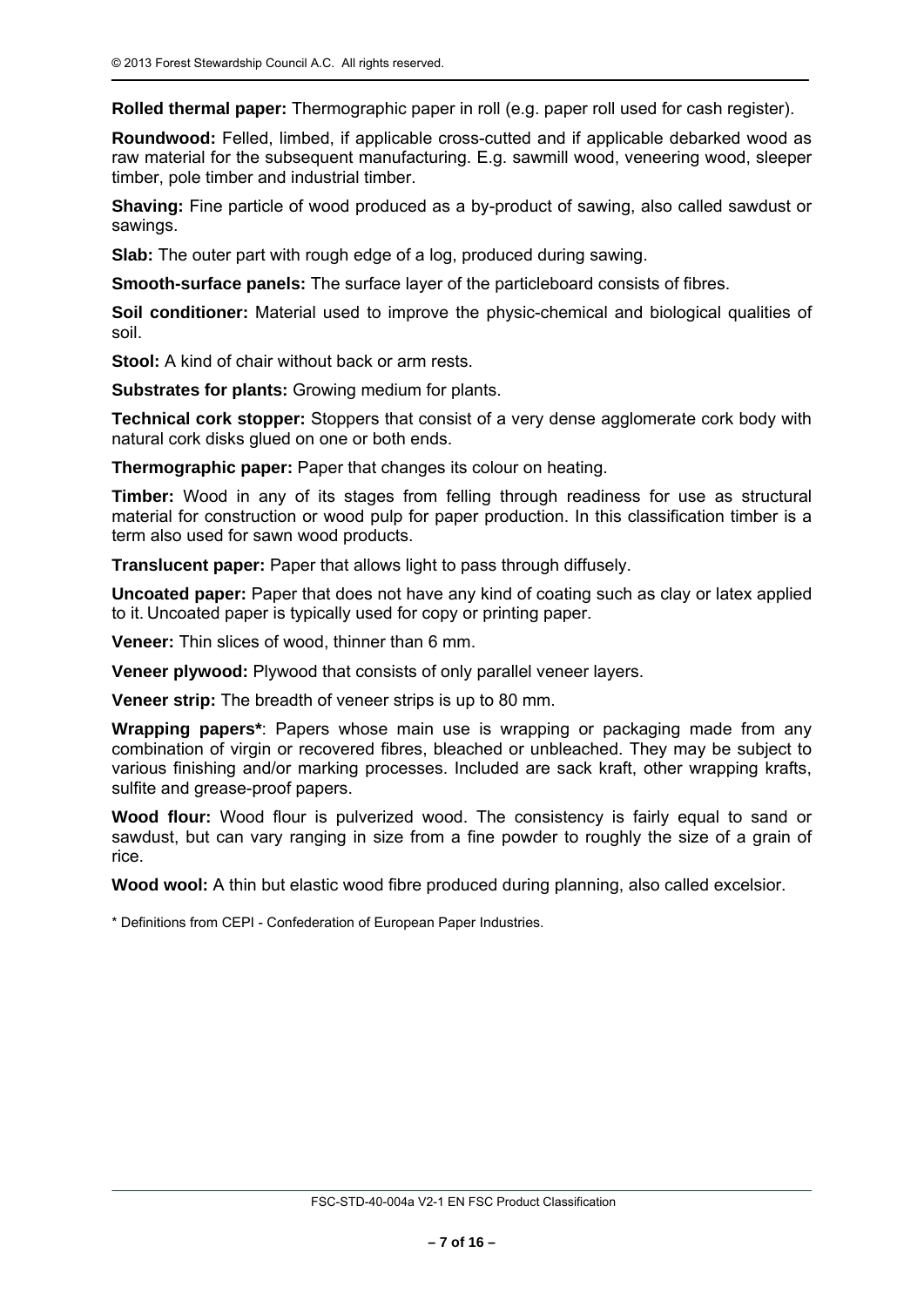# FSC Product Classification

The table below provides the Product Type nomenclatures that shall be used by Certificate Holders for the classification of FSC Product Groups, in accordance with the requirements of *FSC-STD-40-004 FSC Standard for Chain of Custody Certification*.

# **WOOD PRODUCTS**

| Level 1                                         | Level <sub>2</sub>                                       | Level 3                           | <b>Examples</b>             |
|-------------------------------------------------|----------------------------------------------------------|-----------------------------------|-----------------------------|
|                                                 | W1.1                                                     |                                   |                             |
|                                                 | Roundwood (logs)                                         |                                   |                             |
| W <sub>1</sub><br>Rough wood                    | W1.2<br>Fuel wood                                        |                                   |                             |
|                                                 | W <sub>1.3</sub>                                         |                                   |                             |
|                                                 | Twigs                                                    |                                   |                             |
| <b>W2</b>                                       |                                                          |                                   | E.g. Barbecue charcoal      |
| Wood charcoal                                   | W <sub>3.1</sub>                                         |                                   |                             |
|                                                 | Wood chips                                               |                                   |                             |
|                                                 | W3.2                                                     |                                   |                             |
|                                                 | Sawdust                                                  |                                   |                             |
|                                                 | W3.3                                                     |                                   |                             |
| W3                                              | Wood shavings<br>W <sub>3.4</sub>                        |                                   |                             |
| Wood in chips or particles                      | Wood wool                                                |                                   |                             |
|                                                 | W3.5                                                     |                                   |                             |
|                                                 | Wood flour                                               |                                   |                             |
|                                                 | W3.6<br>Wood pellets                                     |                                   |                             |
|                                                 | W3.7                                                     |                                   |                             |
|                                                 | Sawdust briquettes                                       |                                   |                             |
|                                                 | W4.1                                                     |                                   |                             |
|                                                 | Impregnated roundwood<br>W4.2                            |                                   |                             |
|                                                 | Impregnated railway                                      |                                   |                             |
| W4                                              | sleepers/ties                                            |                                   |                             |
| Impregnated/treated wood                        |                                                          | W4.3.1                            |                             |
|                                                 | W4.3<br>Treated dimensional lumber,<br>timber or plywood | Treated glued laminated<br>timber |                             |
|                                                 |                                                          | W4.3.2                            |                             |
|                                                 |                                                          | Treated finger jointed lumber     |                             |
|                                                 | W5.1                                                     |                                   |                             |
|                                                 | Flitches and boules                                      |                                   | E.g. Lumber core, rough-cut |
|                                                 | W <sub>5.2</sub>                                         |                                   | lumber, blockboard, stave   |
|                                                 | Solid wood boards                                        |                                   | core board                  |
|                                                 | W <sub>5.3</sub><br><b>Beams</b>                         |                                   |                             |
|                                                 | W5.4                                                     |                                   |                             |
|                                                 | Planks                                                   |                                   |                             |
| W <sub>5</sub>                                  | W5.5                                                     |                                   |                             |
| Solid wood (sawn, chipped,<br>sliced or peeled) | Poles and piles<br>W5.6                                  |                                   |                             |
|                                                 | Railway sleepers/ties, not                               |                                   | E.g. Railroad tie           |
|                                                 | impregnated                                              |                                   |                             |
|                                                 | W5.7                                                     |                                   | E.g. Wood blocks, friezes,  |
|                                                 | Raw wood for parquet                                     |                                   | strips.                     |
|                                                 | flooring<br>W5.8                                         |                                   |                             |
|                                                 | Slabs and edgings                                        |                                   |                             |
|                                                 | W5.9                                                     |                                   |                             |
|                                                 | Pencil slats                                             |                                   |                             |
|                                                 | W6.1<br>Dimensional timber and                           |                                   |                             |
| W <sub>6</sub>                                  | lumber, finished                                         |                                   |                             |
| Products from planing mill                      | W6.2                                                     |                                   |                             |
|                                                 | Non-dimensional timber and                               |                                   |                             |
|                                                 | lumber                                                   |                                   |                             |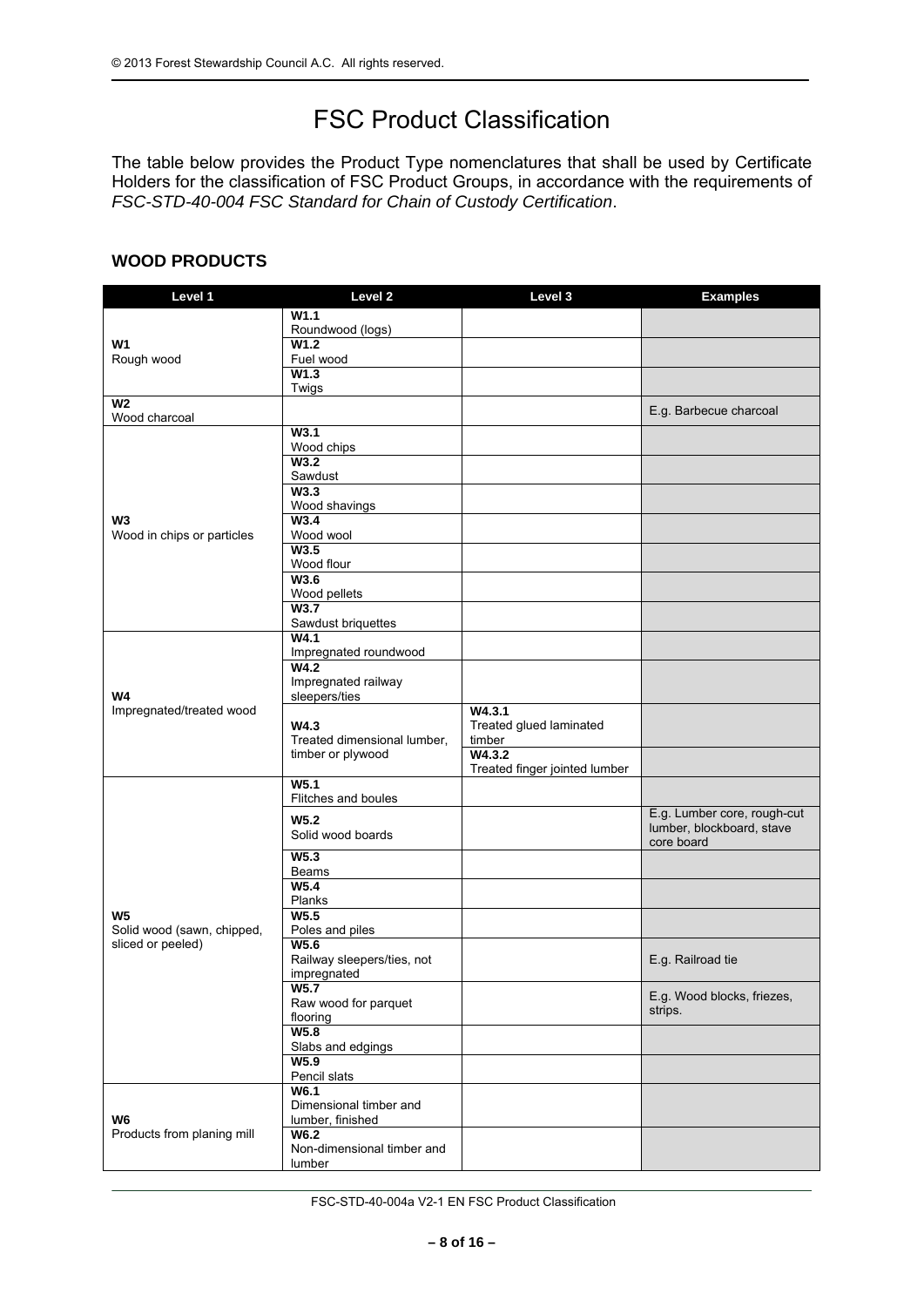|                                        | W6.3                               |                                  |                                                      |
|----------------------------------------|------------------------------------|----------------------------------|------------------------------------------------------|
|                                        | Boards, finished                   |                                  |                                                      |
|                                        | W7.1                               |                                  |                                                      |
|                                        | Peeled veneer                      |                                  |                                                      |
| W7                                     | W7.2<br>Sliced veneer              |                                  |                                                      |
| Veneer                                 | W7.3                               |                                  |                                                      |
|                                        | Sawn veneer                        |                                  |                                                      |
|                                        | W7.4                               |                                  |                                                      |
|                                        | Veneer strips                      | W8.1.1                           |                                                      |
|                                        | W8.1                               | Laminboard                       |                                                      |
|                                        | Plywood                            | W8.1.2                           |                                                      |
|                                        |                                    | Veneer plywood                   |                                                      |
|                                        |                                    | W8.2.1                           |                                                      |
|                                        |                                    | Melamine particleboard<br>W8.2.2 |                                                      |
|                                        |                                    | Veneered particleboard           |                                                      |
|                                        |                                    | W8.2.3                           |                                                      |
|                                        |                                    | Oriented Strand Board (OSB)      |                                                      |
|                                        |                                    | W8.2.4                           |                                                      |
|                                        | W8.2<br>Particleboard              | Smooth-surface panel<br>W8.2.5   |                                                      |
|                                        |                                    | Wood cement particleboard        |                                                      |
| W8                                     |                                    | W8.2.6                           |                                                      |
| Wood panels                            |                                    | Plasterboard                     |                                                      |
|                                        |                                    | W8.2.7<br>Strawboard             |                                                      |
|                                        |                                    | W8.2.8                           |                                                      |
|                                        |                                    | Graded particleboard             |                                                      |
|                                        |                                    | W8.3.1                           |                                                      |
|                                        |                                    | High-density fibreboard<br>(HDF) |                                                      |
|                                        |                                    | W8.3.2                           |                                                      |
|                                        | W8.3                               | Medium-density fibreboard        |                                                      |
|                                        | Fibreboard                         | (MDF)                            |                                                      |
|                                        |                                    | W8.3.3                           | E.g. (noise-)insulating boards                       |
|                                        |                                    | Softboard<br>W8.3.4              |                                                      |
|                                        |                                    | Medium-hard-fibreboard           |                                                      |
|                                        | W9.1                               |                                  |                                                      |
|                                        | Finger jointed wood                |                                  |                                                      |
|                                        | W9.2<br>Laminated veneer lumber    |                                  |                                                      |
|                                        | (LVL)                              |                                  |                                                      |
|                                        | W9.3                               |                                  |                                                      |
|                                        | Parallel strand lumber (PSL)       |                                  |                                                      |
|                                        | W9.4<br>Wood-wool board            |                                  |                                                      |
|                                        | W9.5                               |                                  |                                                      |
|                                        | Solid-wood board                   |                                  |                                                      |
| W9                                     | W9.6                               |                                  |                                                      |
| Engineered wood products               | Glued laminated timber<br>(GLULAM) |                                  |                                                      |
|                                        | W9.7                               |                                  |                                                      |
|                                        | I-joists, I-beams                  |                                  |                                                      |
|                                        | W9.8                               |                                  | E.g. Laminated wood,<br>densified wood               |
|                                        | Laminated compressed wood<br>W9.9  |                                  |                                                      |
|                                        | Composite board                    |                                  | E.g. Cellular boards                                 |
|                                        | W9.10                              |                                  | E.g. Resin-treated                                   |
|                                        | Compressed wood                    |                                  | compressed wood, heat-<br>stabilized compressed wood |
|                                        | W9.11                              |                                  |                                                      |
|                                        | Wood-plastic composites            |                                  |                                                      |
|                                        | W10.1                              |                                  | E.g. Cases, boxes, crates,                           |
| <b>W10</b><br>Wood package and similar | Solid wood packaging<br>W10.2      |                                  | cases for jewellery or cutlery.                      |
|                                        | Cable-drums                        |                                  |                                                      |
|                                        | W10.3                              |                                  |                                                      |
|                                        | Pallets and skids                  |                                  |                                                      |
|                                        | W10.4<br>Cooper's products         |                                  | E.g. Staves, barrels, casks,<br>vats, tubs           |
|                                        |                                    |                                  |                                                      |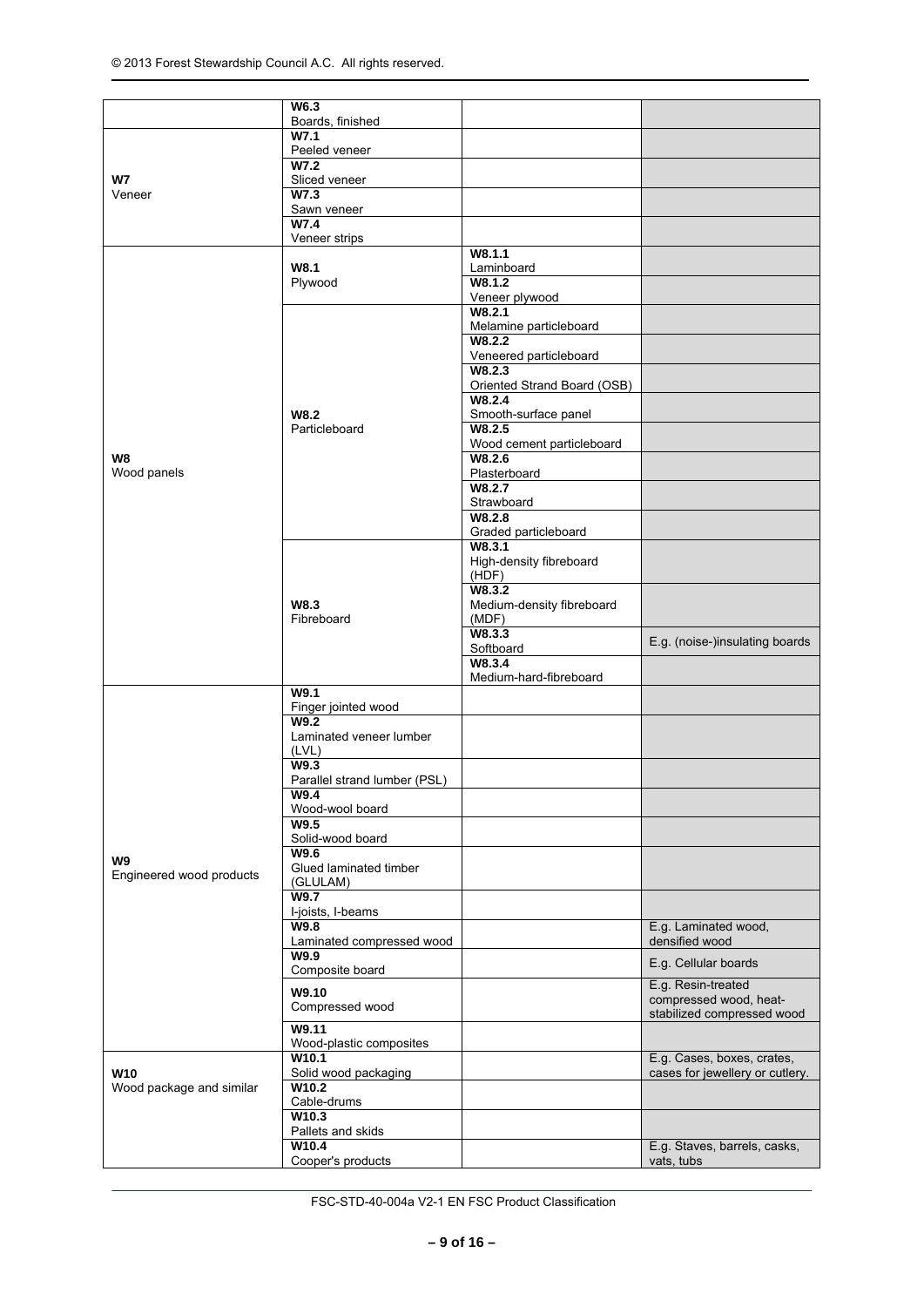|                       | W <sub>10.5</sub>                      |                                |                                                    |
|-----------------------|----------------------------------------|--------------------------------|----------------------------------------------------|
|                       | <b>Container flooring</b>              |                                |                                                    |
|                       | W11.1<br>Doors and door frames         |                                | E.g. Flush doors, fire doors                       |
|                       | W11.2                                  |                                |                                                    |
|                       | Windows and window frames              |                                |                                                    |
|                       | W11.3<br><b>Stairs</b>                 |                                |                                                    |
|                       | W11.4                                  |                                |                                                    |
|                       | <b>Dividers</b>                        |                                |                                                    |
|                       |                                        | W11.5.1<br>Laminate flooring   |                                                    |
|                       |                                        | W11.5.2                        | E.g. Assembled parquet                             |
|                       | W11.5                                  | Parquet flooring<br>W11.5.3    | panels, block parquets                             |
|                       | Flooring                               | Plank flooring                 |                                                    |
|                       |                                        | W11.5.4                        |                                                    |
|                       |                                        | Wood-block flooring<br>W11.5.5 |                                                    |
|                       |                                        | Engineered flooring            |                                                    |
|                       | W11.6                                  |                                |                                                    |
| W11                   | Gates and garage doors<br>W11.7        |                                |                                                    |
| Wood for construction | Wall cladding                          |                                |                                                    |
|                       | W11.8                                  |                                | E.g. MDF mouldings,                                |
|                       | Mouldings<br>W11.9                     |                                | softwood mouldings                                 |
|                       | Hot tubs and sauna                     |                                |                                                    |
|                       | W11.10                                 |                                |                                                    |
|                       | Wooden insulation<br>W11.11            |                                |                                                    |
|                       | Window blinds, shutters and            |                                |                                                    |
|                       | similar<br>W11.12                      |                                |                                                    |
|                       | Houses and building                    |                                | E.g. Prefabricated facade<br>construction elements |
|                       | elements                               |                                |                                                    |
|                       | W11.13<br>Marine constructions, except |                                |                                                    |
|                       | boats                                  |                                |                                                    |
|                       | W11.14                                 |                                |                                                    |
|                       | Trusses and roofs<br>W11.15            |                                |                                                    |
|                       | Roofing tiles                          |                                | E.g. Shingles, shakes.                             |
|                       | W12.1<br>Cabinet                       |                                |                                                    |
|                       | W12.2                                  |                                | E.g. Custom cabinetry, built-                      |
|                       | Custom furniture                       |                                | in desks, counters, etc.                           |
|                       | W12.3<br>Tables                        |                                |                                                    |
|                       | W12.4                                  |                                |                                                    |
|                       | Beds<br>W12.5                          |                                |                                                    |
|                       | Couches and armchairs                  |                                |                                                    |
|                       | W12.6                                  |                                |                                                    |
|                       | Chairs and stools<br>W12.7             |                                |                                                    |
| <b>W12</b>            | Office furniture                       |                                |                                                    |
| Indoor furniture      | W12.8                                  |                                | E.g. Furniture for                                 |
|                       | Institutional casework                 |                                | laboratories, schools,<br>hospitals.               |
|                       | W12.9                                  |                                |                                                    |
|                       | Wardrobes                              |                                |                                                    |
|                       | W12.10<br>Cupboards and chests         |                                |                                                    |
|                       | W12.11                                 |                                |                                                    |
|                       | Kitchen countertops<br>W12.12          |                                |                                                    |
|                       | Parts of furniture                     |                                |                                                    |
|                       | W12.13                                 |                                |                                                    |
|                       | Shelves                                |                                |                                                    |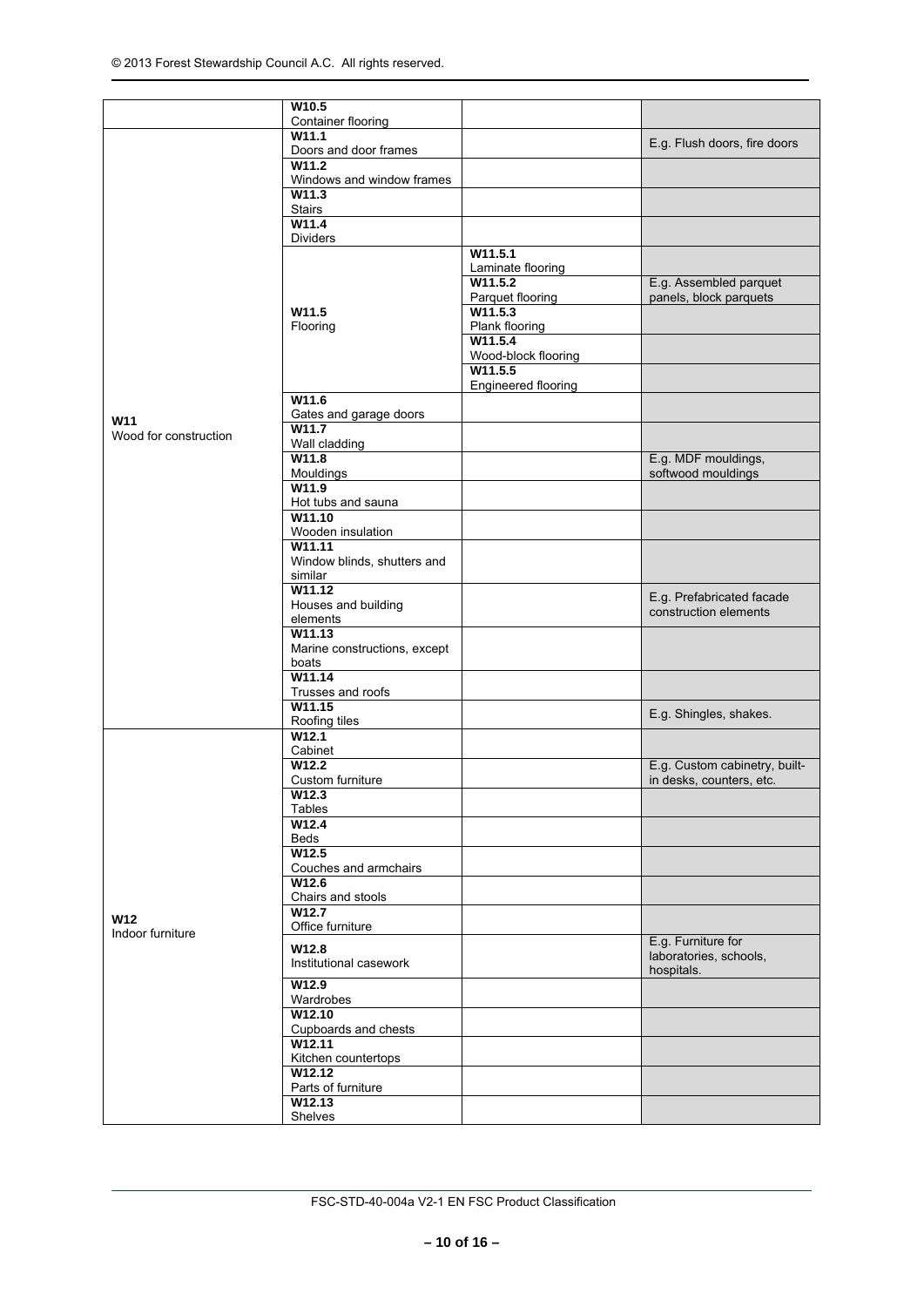|                                    |                                                            | W <sub>13.1.1</sub>                       |                                                                                |
|------------------------------------|------------------------------------------------------------|-------------------------------------------|--------------------------------------------------------------------------------|
|                                    |                                                            | Garden tables                             |                                                                                |
|                                    |                                                            | W13.1.2                                   |                                                                                |
|                                    | W <sub>13.1</sub>                                          | Garden benches                            |                                                                                |
|                                    | Garden furniture                                           | W13.1.3                                   |                                                                                |
|                                    |                                                            | Garden chairs and stools                  |                                                                                |
|                                    |                                                            | W13.1.4<br>Hammocks and hammock<br>frames |                                                                                |
| <b>W13</b>                         | W <sub>13.2</sub><br>Trellis and plant support             |                                           |                                                                                |
| Outdoor furniture and<br>gardening | W <sub>13.3</sub><br>Shelters and parasols                 |                                           | E.g. Gazebo                                                                    |
|                                    | W13.4                                                      |                                           |                                                                                |
|                                    | Fences, fence stakes, pales<br>W13.5                       |                                           |                                                                                |
|                                    | Decking and garden sleepers<br>W13.6                       |                                           |                                                                                |
|                                    | Garden sheds                                               |                                           |                                                                                |
|                                    | W13.7<br>Other outdoor furniture and<br>gardening products |                                           | E.g. Flower boxes, palisades,<br>wooden boxes for storing<br>outdoor equipment |
|                                    | W14.1<br>String musical instruments                        |                                           | E.g. Violin, guitars, harps                                                    |
|                                    | W14.2<br>Keyboard musical                                  |                                           | E.g. Piano, organs                                                             |
| W14                                | instruments<br>W14.3                                       |                                           |                                                                                |
| <b>Musical instruments</b>         | Wind or mouth-blown<br>musical instruments                 |                                           | E.g. Clarinet, oboe, bassoon                                                   |
|                                    | W14.4<br>Percussion instruments                            |                                           | E.g. Drums, bongos                                                             |
|                                    | W14.5<br>Parts of musical instruments                      |                                           | E.g. Guitar necks                                                              |
|                                    | W <sub>15.1</sub><br>Playground equipment                  |                                           | E.g. Roundabouts, swings,<br>slides, cable railway, sheds<br>and similar       |
|                                    | W15.2<br>Toys and games made with<br>wood                  |                                           |                                                                                |
| <b>W15</b>                         |                                                            | W15.3.1<br><b>Bicycles</b>                |                                                                                |
| Recreational goods                 |                                                            | W15.3.2                                   |                                                                                |
|                                    |                                                            | Bats, sticks, poles and                   |                                                                                |
|                                    | W <sub>15.3</sub><br>Sporting goods                        | paddles                                   |                                                                                |
|                                    |                                                            | W15.3.3                                   |                                                                                |
|                                    |                                                            | Boards and skis<br>W15.3.4                | E.g. Yoga blocks, wooden                                                       |
|                                    |                                                            | Other sporting goods                      | balls                                                                          |
|                                    | W <sub>16.1</sub><br>Wooden frames                         |                                           | E.g. Frames for paintings,<br>photographs, mirrors                             |
|                                    | W16.2<br>Brooms, brushes and brush                         |                                           | E.g. Brush bodies and<br>handles, combs                                        |
|                                    | handles<br>W <sub>16.3</sub>                               |                                           | E.g. Wooden spoons,                                                            |
|                                    | Tableware, kitchenware and<br>similar                      |                                           | chopsticks, toothpicks,<br>pepper mills, bbq sets                              |
|                                    | W16.4<br>Clothes hangers and pegs                          |                                           |                                                                                |
| W16<br>Household articles          | W <sub>16.5</sub><br>Toilet seats                          |                                           |                                                                                |
|                                    | W16.6<br>Matches                                           |                                           |                                                                                |
|                                    | W16.7<br>Mousetraps                                        |                                           |                                                                                |
|                                    | W16.8<br>Fans                                              |                                           |                                                                                |
|                                    | W16.9<br>Ladders                                           |                                           |                                                                                |
|                                    | W16.10<br>Bath items or accessories                        |                                           | E.g. Stool, bath chair, bath<br>tub                                            |
| <b>W17</b>                         | W17.1                                                      |                                           |                                                                                |
| Stationery of wood                 | Pens                                                       |                                           |                                                                                |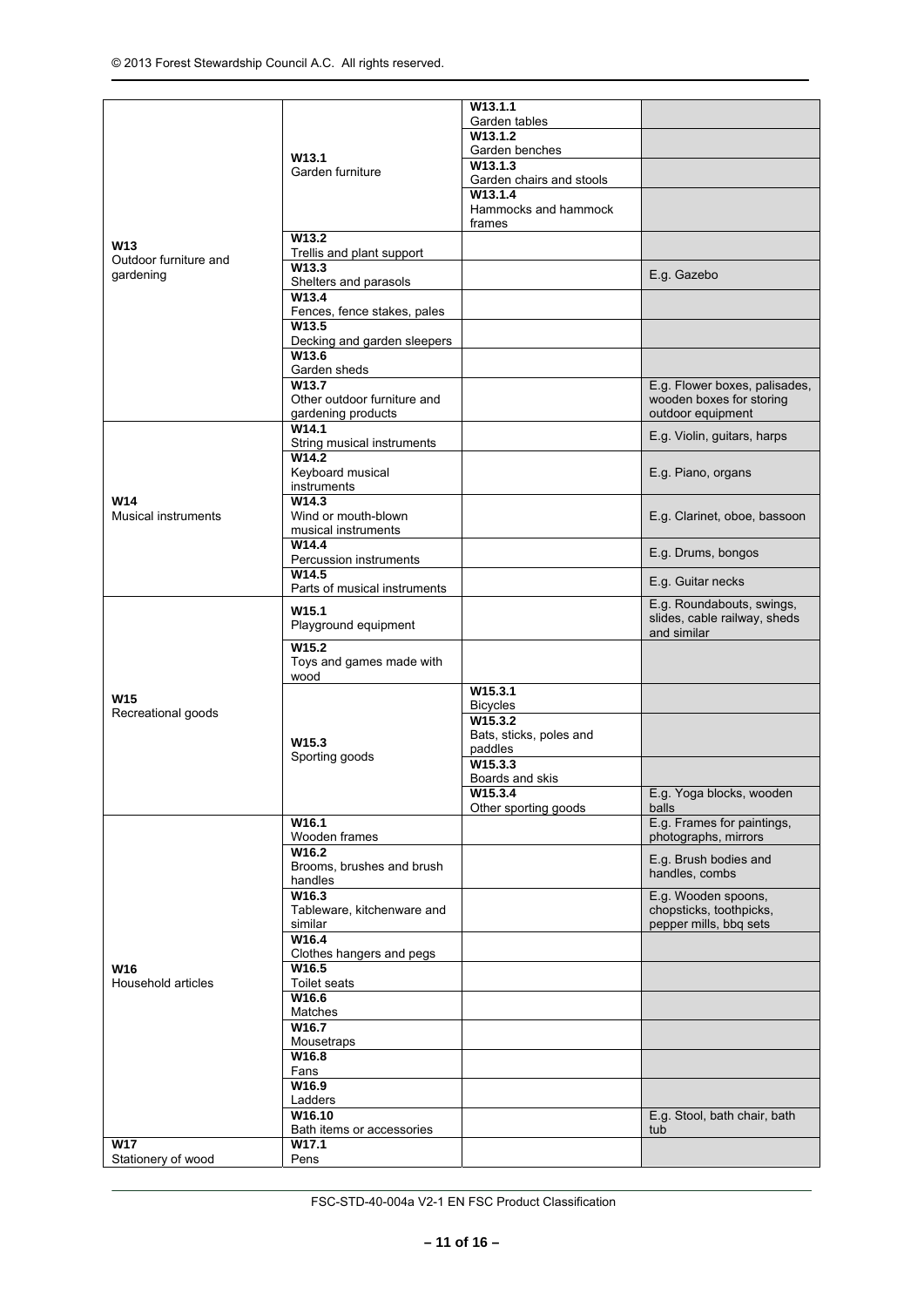|                             | W17.2                       |                              |
|-----------------------------|-----------------------------|------------------------------|
|                             | Pencils                     |                              |
|                             | W17.3                       |                              |
|                             | Rulers                      |                              |
|                             | W17.4                       |                              |
|                             | Stamps                      |                              |
|                             | W18.1                       |                              |
|                             | Dowels and turnery parts of |                              |
|                             | wood                        |                              |
|                             | W18.2                       |                              |
|                             | Coffins                     |                              |
|                             | W18.3                       | E.g. Orthopaedic products,   |
|                             | Medical supplies made of    | prosthetic limbs, tongue     |
|                             | wood                        | depressors                   |
|                             | W18.4                       |                              |
|                             | Tools, tool bodies and tool | E.g. Hammer, axes            |
|                             | handles                     |                              |
|                             | W18.5                       |                              |
|                             | Ice pop/lolly sticks        |                              |
| W18                         | W18.6                       |                              |
| Other manufactured wood     | Jewellery                   |                              |
| products                    | W18.7                       | E.g. Wood marquetry, inlaid  |
|                             | Works of art                | wood, statuettes and similar |
|                             | W18.8                       |                              |
|                             | Ornamental & decorative     |                              |
|                             | objects                     |                              |
|                             | W18.9                       |                              |
|                             | Wheels                      |                              |
|                             | W18.10                      | E.g. Sailboats, kayaks,      |
|                             | <b>Boats</b>                | canoes                       |
|                             | W18.11                      |                              |
|                             |                             |                              |
|                             | Wooden lighters             |                              |
|                             | W18.12                      | E.g. Nestboxes, birdhouses   |
|                             | Wildlife and pet products   |                              |
| W19                         |                             |                              |
| Other wood products n.e.c.* |                             |                              |

\* The n.e.c. abbreviation means that the category includes those products "not elsewhere classified".

# **PULP AND PAPER PRODUCTS**

| Level 1           | Level 2                                               | Level 3                                          | <b>Examples</b>                                                                  |
|-------------------|-------------------------------------------------------|--------------------------------------------------|----------------------------------------------------------------------------------|
|                   | P <sub>1.1</sub><br>Mechanical pulp, bleached         | P <sub>1.1.1</sub><br>Groundwood                 |                                                                                  |
|                   |                                                       | P <sub>1.1.2</sub><br>Refiner pulp               | E.g. RMP, TMP, CTMP                                                              |
|                   | P <sub>1.2</sub>                                      | P1.2.1<br>Groundwood                             |                                                                                  |
|                   | Mechanical pulp, unbleached                           | P <sub>1.2.2</sub><br>Refiner pulp               | E.g. RMP, TMP, CTMP                                                              |
|                   | P <sub>1.3</sub><br>Chemical pulp, bleached           |                                                  |                                                                                  |
|                   | P <sub>1.4</sub><br>Chemical pulp, unbleached         |                                                  |                                                                                  |
| <b>P1</b><br>Pulp | P <sub>1.5</sub><br>Semi-chemical pulp,<br>bleached   |                                                  |                                                                                  |
|                   | P <sub>1.6</sub><br>Semi-chemical pulp,<br>unbleached |                                                  |                                                                                  |
|                   | P <sub>1.7</sub>                                      | P1.7.1<br>Specialty cellulose                    | E.g. Microcrystalline<br>cellulose                                               |
|                   |                                                       | P <sub>1.7.2</sub><br>Cellulose derivatives      | E.g. Cellulose ethers,<br>cellulose esters, cellulose<br>acetate, nitrocellulose |
|                   | Dissolving pulp                                       | P <sub>1.7.3</sub><br>Regenerated cellulose film |                                                                                  |
|                   |                                                       | P1.7.4<br>Rayon and other synthetic<br>fibres    | E.g. Artificial silk, textile<br>fibres, yarn, viscose                           |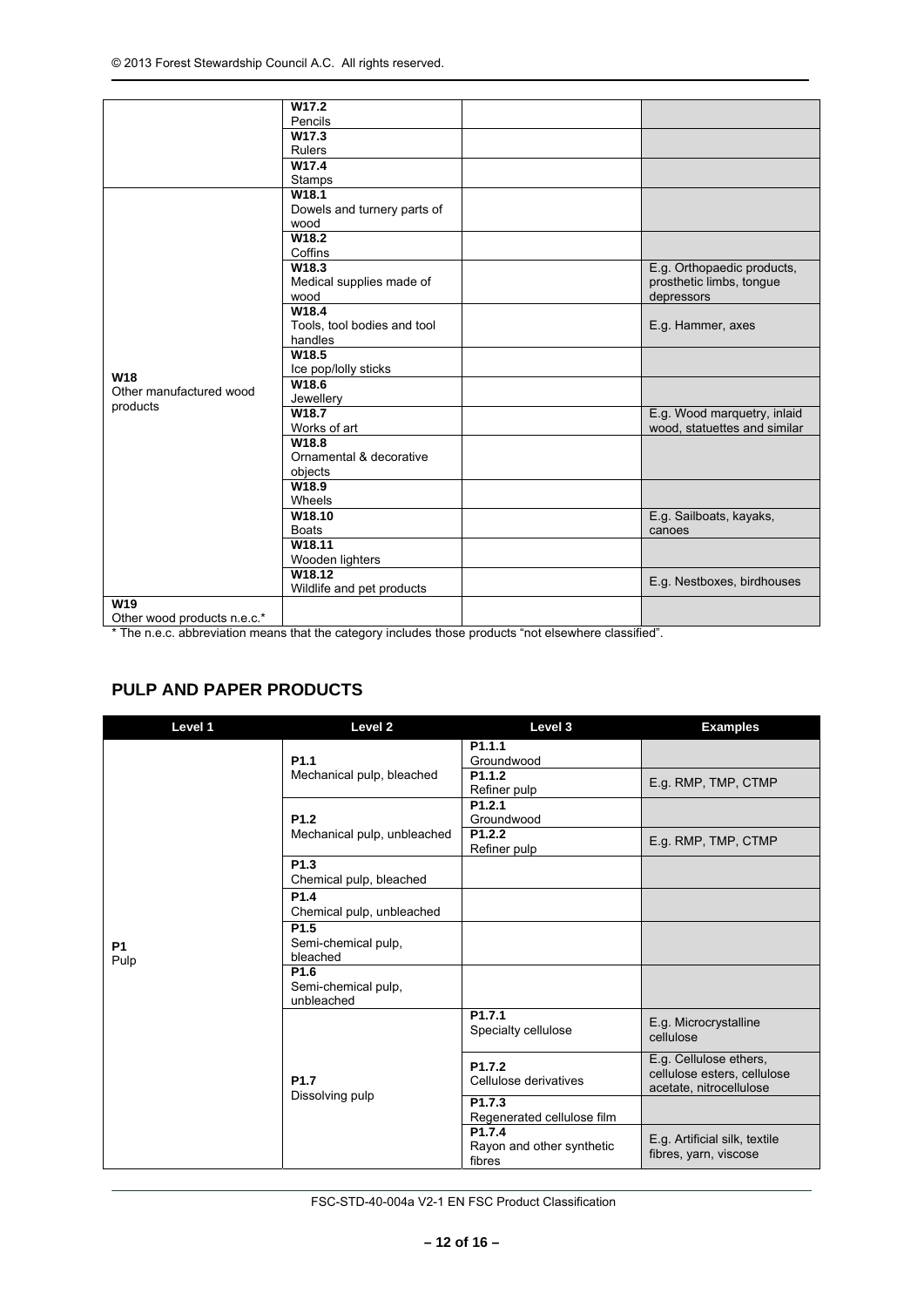|                                    | P <sub>1.8</sub><br>Pulp from recovered paper | P1.8.1                                     |                                 |
|------------------------------------|-----------------------------------------------|--------------------------------------------|---------------------------------|
|                                    |                                               | Recovered pulp, deinked<br>P1.8.2          |                                 |
|                                    |                                               | Recovered pulp, not deinked                |                                 |
|                                    | P <sub>2.1</sub>                              | P2.1.1                                     |                                 |
|                                    | Copying, printing,                            | Coated paper                               |                                 |
|                                    | communication paper                           | P <sub>2.1.2</sub>                         |                                 |
|                                    | P <sub>2.2</sub>                              | Uncoated paper                             |                                 |
|                                    | Newsprint                                     |                                            |                                 |
|                                    | P <sub>2.3</sub>                              |                                            | E.g. Sack kraft, grease-proof   |
|                                    | Wrapping and packaging                        |                                            | paper, wrapping krafts,         |
|                                    | paper                                         | P <sub>2.4.1</sub>                         | coated kraft papers             |
|                                    |                                               | Impregnated papers                         |                                 |
|                                    |                                               | P <sub>2.4.2</sub>                         |                                 |
|                                    |                                               | Photographic base papers                   |                                 |
|                                    |                                               | P2.4.3                                     | E.g. Thermal transfer papers    |
|                                    |                                               | Thermographic papers<br>P <sub>2.4.4</sub> |                                 |
|                                    |                                               | Translucent papers                         |                                 |
|                                    |                                               | P <sub>2.4.5</sub>                         | E.g. Carbon papers, transfer    |
| P2                                 |                                               | Self-copying and carbon                    | papers, spirit duplicator copy  |
| Paper                              |                                               | papers<br>$P2.\overline{4.6}$              | papers                          |
|                                    | P <sub>2.4</sub>                              | Cigarette papers                           |                                 |
|                                    | Specialty paper                               | P2.4.7                                     |                                 |
|                                    |                                               | Filter papers                              | E.g. Tea-bag tissues            |
|                                    |                                               | P <sub>2.4.8</sub>                         |                                 |
|                                    |                                               | Crepe papers<br>P <sub>2.4.9</sub>         |                                 |
|                                    |                                               | Embossed paper and                         |                                 |
|                                    |                                               | perforated paper                           |                                 |
|                                    |                                               | P <sub>2.4.10</sub>                        |                                 |
|                                    |                                               | Composite papers<br>P <sub>2.4.11</sub>    |                                 |
|                                    |                                               | Wallpaper base                             | E.g. Non-printed wallpaper      |
|                                    |                                               | P2.4.12                                    | E.g. Money paper, vouchers,     |
|                                    |                                               | Security paper                             | coupons                         |
|                                    | P <sub>2.5</sub><br>Hand-made papers          |                                            | E.g. Japanese papers /<br>washi |
|                                    | P2.6                                          |                                            |                                 |
|                                    | Tissue paper                                  |                                            |                                 |
|                                    | P3.1                                          |                                            |                                 |
|                                    | Uncoated paperboard                           |                                            | E.g. Solid bleached board,      |
|                                    | P3.2<br>Coated paperboard                     |                                            | solid unbleached board,         |
|                                    |                                               |                                            | white lined chipboard           |
|                                    | P3.3<br>Pressboard                            |                                            |                                 |
|                                    |                                               | P3.4.1                                     |                                 |
|                                    |                                               | High-pressure laminates                    |                                 |
|                                    |                                               | (HPDL, HPL)                                |                                 |
| P <sub>3</sub>                     | P3.4                                          | P3.4.2<br>Low-pressure laminates           |                                 |
| Paperboard                         | Paperboard laminates                          | (LPL)                                      |                                 |
|                                    |                                               | P3.4.3                                     |                                 |
|                                    |                                               | Continuous pressure                        |                                 |
|                                    |                                               | laminates (CPL)                            | E.g. Transferred metalized      |
|                                    | P <sub>3.5</sub>                              |                                            | paperboard, direct metalized    |
|                                    | Metalized paperboard                          |                                            | paperboard, metalized film      |
|                                    |                                               |                                            | laminated paperboard, foil      |
|                                    | P3.6                                          |                                            | laminated paperboard            |
|                                    | Crepe paperboard                              |                                            |                                 |
|                                    |                                               |                                            |                                 |
|                                    | P4.1<br>Linerboard or testliner               |                                            |                                 |
| <b>P4</b>                          | P4.2                                          |                                            |                                 |
| Corrugated paper and<br>paperboard | Fluting                                       |                                            |                                 |
|                                    | P4.3                                          |                                            |                                 |
|                                    | Corrugated fibreboard                         |                                            |                                 |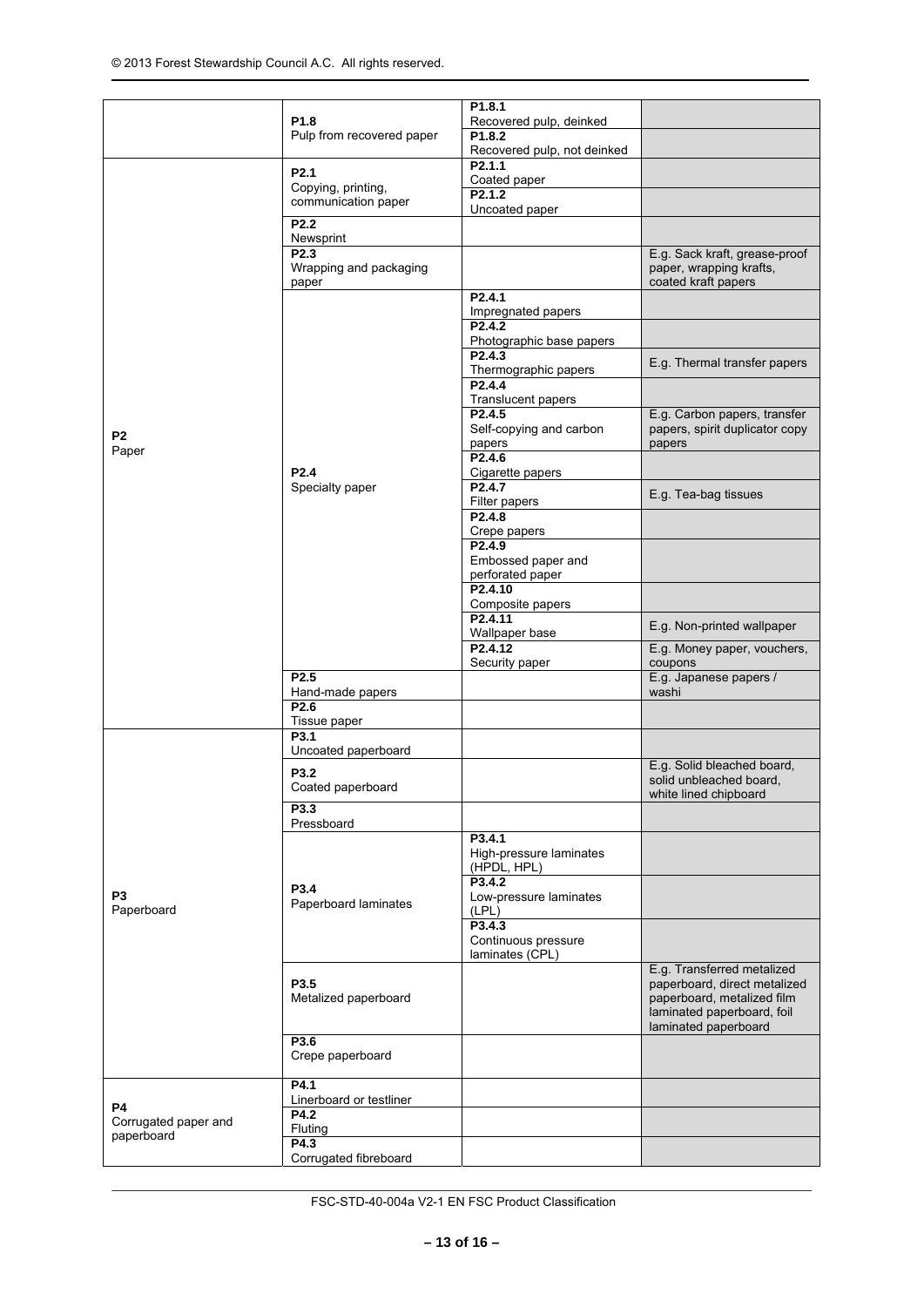|                                                | P <sub>5.1</sub><br>Cardboard packaging                  | E.g. Colour boxes, gift boxes             |
|------------------------------------------------|----------------------------------------------------------|-------------------------------------------|
|                                                | P5.2<br>Corrugated paper packaging                       | E.g. Corrugated paper boxes               |
|                                                | P <sub>5.3</sub><br>Sacks and bags of paper              | E.g. Carrier bags                         |
| Р5                                             | P5.4<br>Food wrapping paper                              |                                           |
| Packaging and wrappings of<br>paper            | P5.5<br>Carton pack for beverages<br>and liquid food     |                                           |
|                                                | P5.6<br>Egg boxes and similar                            |                                           |
|                                                | P5.7<br>Optical disc packaging and<br>covers             | E.g. CD and DVD covers                    |
|                                                | P6.1<br>Cleaning tissues and paper<br>towels             | E.g. Towelling paper,<br>cleansing cloth  |
|                                                | P6.2<br>Facial tissues and refreshing<br>tissues         |                                           |
|                                                | P6.3<br>Napkins / serviettes                             |                                           |
| P6<br>Household and sanitary pulp              | P6.4<br>Toilet paper / bathroom<br>tissue                |                                           |
| and paper products                             | P6.5<br>Sanitary towels, tampons,<br>diapers and similar |                                           |
|                                                | P6.6<br>Tablecloths                                      |                                           |
|                                                | P6.7<br>Dinnerware                                       | E.g. Cups, plates, trays                  |
|                                                | P6.8<br>Medical supplies made of<br>pulp/paper           | E.g. Ear buds/swabs,<br>hospital gowns    |
|                                                | P7.1<br>Notebooks                                        | E.g. Exercise books                       |
|                                                | P7.2<br>Pads                                             | E.g. Letter pads                          |
|                                                | P7.3<br>File folders                                     | E.g. Manila folders, corporate<br>folders |
|                                                | P7.4<br>Rolled thermal paper                             | E.g. Receipt                              |
| P7                                             | P7.5<br>Post and greeting cards                          |                                           |
| Stationery of paper (printed<br>and unprinted) | P7.6<br>Envelopes                                        |                                           |
|                                                | <b>P7.7</b><br>Gummed papers                             | E.g. Post-it notes                        |
|                                                | P7.8<br>Adhesive labels                                  | E.g. Parcel labels                        |
|                                                | P7.9<br>Transfers                                        |                                           |
|                                                | P7.10<br>Postage stamps                                  |                                           |
|                                                | P8.1<br><b>Books</b>                                     |                                           |
|                                                | P8.2<br>Magazines                                        |                                           |
|                                                | P8.3                                                     |                                           |
|                                                | Newspaper<br>P8.4                                        | E.g. Catalogues, flyers,                  |
| P8<br><b>Printed materials</b>                 | Advertising materials<br>P8.5                            | banners, posters                          |
|                                                | <b>Business cards</b><br>P8.6                            |                                           |
|                                                | Calendars, diaries and<br>organisers                     |                                           |
|                                                | P8.7<br>Toys and games made with<br>paper                | E.g. Puzzles, playing cards               |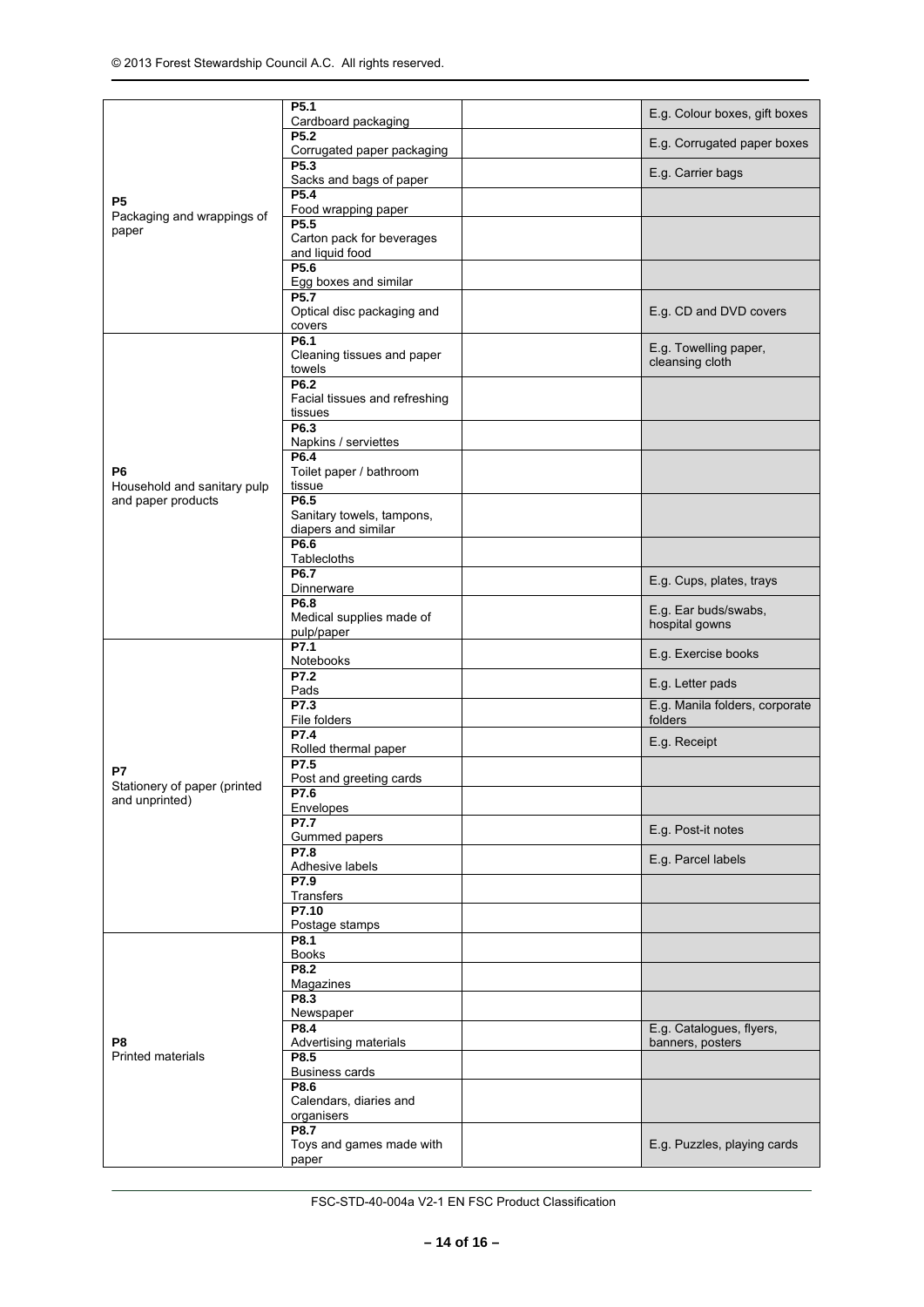|                                                                                                                      | P8.8<br>Wallpapers |                                      |          |
|----------------------------------------------------------------------------------------------------------------------|--------------------|--------------------------------------|----------|
| P <sub>9</sub><br>Bobbins, spools, rolls and<br>similar                                                              |                    |                                      |          |
| P <sub>10</sub><br>Other pulp and paper<br>products n.e.c.*<br>$\cdots$<br>$\sim$ $\sim$ $\sim$ $\sim$ $\sim$ $\sim$ | <br>.              | $\cdots$ $\cdots$ $\cdots$<br>$\sim$ | $\cdots$ |

\* The n.e.c. abbreviation means that the category includes those products "not elsewhere classified".

# **NON-TIMBER FOREST PRODUCTS (NTFPs)**

| Level 1                                                         | Level <sub>2</sub>                                              | Level 3 | <b>Examples</b>                                                                                                     |
|-----------------------------------------------------------------|-----------------------------------------------------------------|---------|---------------------------------------------------------------------------------------------------------------------|
| N <sub>1</sub>                                                  |                                                                 |         |                                                                                                                     |
| <b>Barks</b>                                                    |                                                                 |         |                                                                                                                     |
| N <sub>2</sub><br>Soil conditioner and<br>substrates for plants |                                                                 |         | E.g. Bark mulch                                                                                                     |
|                                                                 | N3.1<br>Natural cork, raw or boiled                             |         |                                                                                                                     |
|                                                                 | N3.2<br>Cork powder<br>N3.3                                     |         |                                                                                                                     |
|                                                                 | Cork granules                                                   |         |                                                                                                                     |
| N <sub>3</sub><br>Cork and articles of cork                     | N3.4<br>Cork stoppers                                           |         | E.g. Natural, technical,<br>colmated, agglomerated,<br>bartop cork and sparkling<br>wine/champagne cork<br>stoppers |
|                                                                 | N3.5<br>Rolls and panels of<br>compressed cork                  |         |                                                                                                                     |
|                                                                 | N3.6<br>Cork disks                                              |         |                                                                                                                     |
|                                                                 | N3.7<br>Articles of cork                                        |         |                                                                                                                     |
|                                                                 | N4.1<br>Rattan cane (rough form)                                |         | E.g. Osier branches,<br>basketry, roofs                                                                             |
| <b>N4</b>                                                       | N4.2<br>Rattan taper (clean, peeled<br>and spitted)             |         |                                                                                                                     |
| Straw, wicker, rattan and<br>similar                            | N4.3<br>Decorative objects and<br>wickerwork                    |         |                                                                                                                     |
|                                                                 | N4.4<br>Rattan furniture                                        |         |                                                                                                                     |
|                                                                 | N4.5<br>Rattan furniture components                             |         |                                                                                                                     |
|                                                                 | N <sub>5.1</sub><br>Natural bamboo                              |         |                                                                                                                     |
|                                                                 | N <sub>5.2</sub><br>Edible bamboo                               |         |                                                                                                                     |
|                                                                 | N <sub>5.3</sub><br>Fuel bamboo                                 |         | E.g. Pellets, charcoal                                                                                              |
|                                                                 | N5.4<br>Bamboo plywood                                          |         | E.g. Plywood and OSB                                                                                                |
| Ν5                                                              | N <sub>5.5</sub><br>Bamboo flooring                             |         |                                                                                                                     |
| Bamboo and articles of<br>bamboo                                | N5.6<br>Bamboo furniture                                        |         |                                                                                                                     |
|                                                                 | N <sub>5.7</sub><br>Bamboo household articles<br>and wickerwork |         | E.g. Baskets, containers,<br>curtains, mats, hats, combs,<br>brushes, frames                                        |
|                                                                 | N5.8<br>Bamboo textiles                                         |         |                                                                                                                     |
|                                                                 | N5.9<br>Bamboo vinegar                                          |         |                                                                                                                     |
|                                                                 | N5.10<br>Bamboo pulp                                            |         |                                                                                                                     |